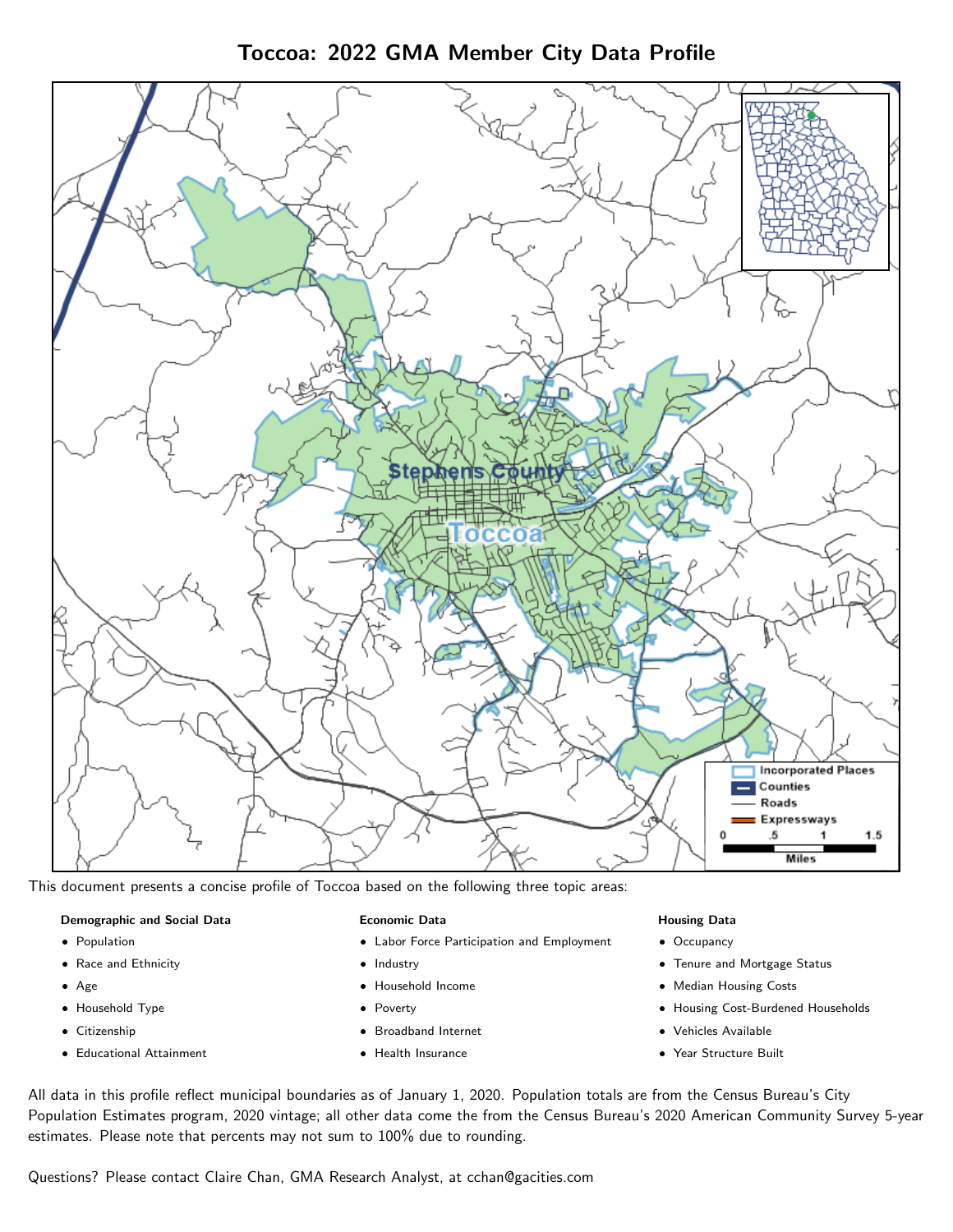# Toccoa: Demographic and Social





# **Citizenship**



Source: American Community Survey, 2020 5-year estimates, table B05002 Source: American Community Survey, 2020 5-year estimates, table B15002

#### Race and Ethnicity



Source: U.S. Census Bureau, City Population Estimates, 2020 vintage Source: American Community Survey, 2020 5-year estimates, table B03002

## Household Type



Source: American Community Survey, 2020 5-year estimates, table B01001 Source: American Community Survey, 2020 5-year estimates, table B11001

#### Educational Attainment



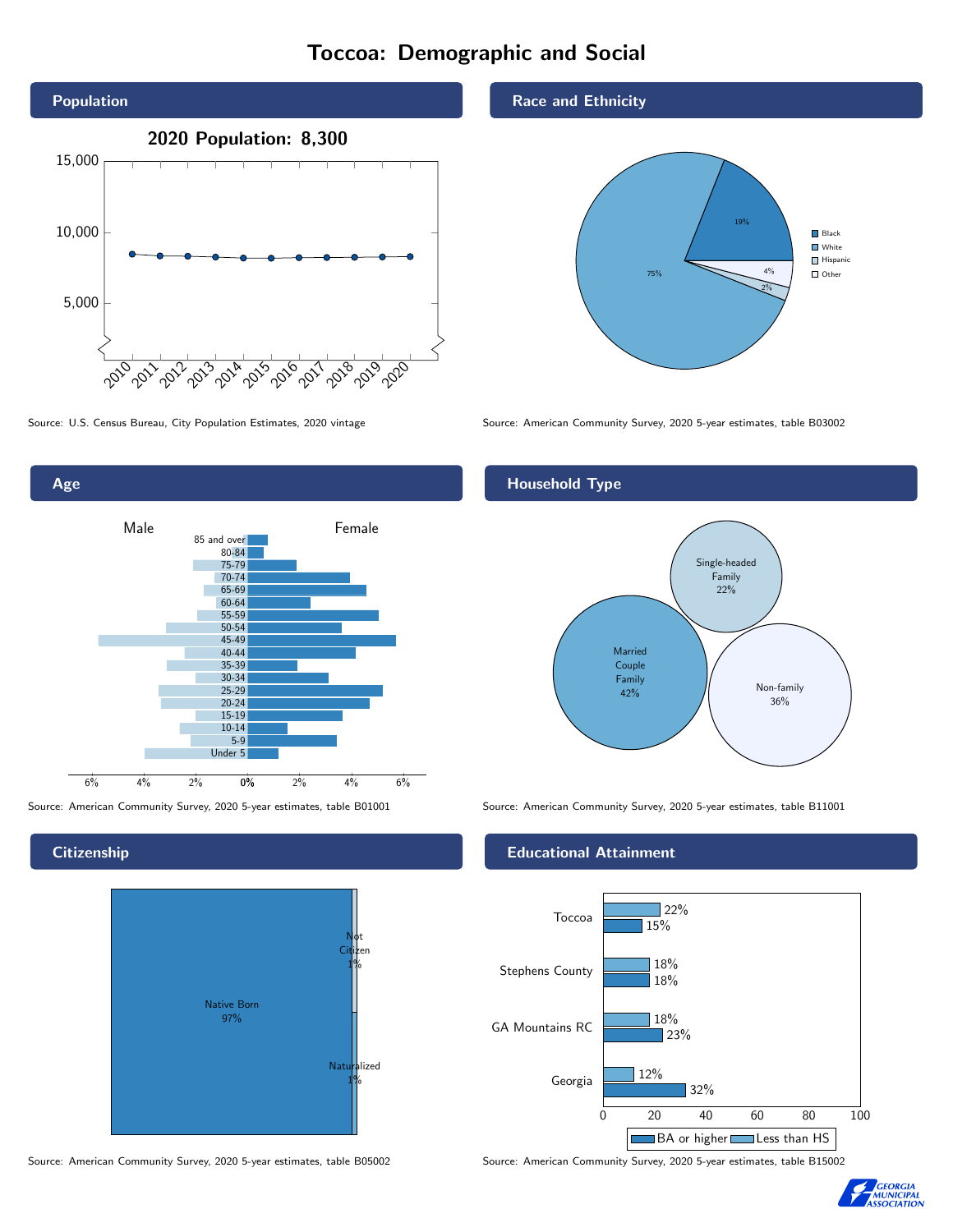# Toccoa: Economic







Source: American Community Survey, 2020 5-year estimates, table B23001 Note: Unemployment rate is based upon the civilian labor force.

### Industry

| Agriculture, forestry, fishing and hunting, and mining      | $0\%$ |
|-------------------------------------------------------------|-------|
| Construction                                                | $4\%$ |
| Manufacturing                                               | 20%   |
| <b>Wholesale Trade</b>                                      | 4%    |
| Retail Trade                                                | 8%    |
| Transportation and warehousing, and utilities               | 8%    |
| Information                                                 | $1\%$ |
| Finance and insurance, real estate, rental, leasing         | 3%    |
| Professional, scientific, mgt, administrative, waste mgt    | 5%    |
| Educational services, and health care and social assistance | 19%   |
| Arts, entertainment, recreation, accommodation, food        | 22%   |
| service                                                     |       |
| Other services, except public administration                | $2\%$ |
| Public administration                                       | 3%    |

Source: American Community Survey, 2020 5-year estimates, table C24030



Source: American Community Survey, 2020 5-year estimates, tables B19013 and B19025 Source: American Community Survey, 2020 5-year estimates, table B17010



Source: American Community Survey, 2020 5-year estimates, table B28002 Source: American Community Survey, 2020 5-year estimates, table B18135

Poverty



## **Health Insurance**